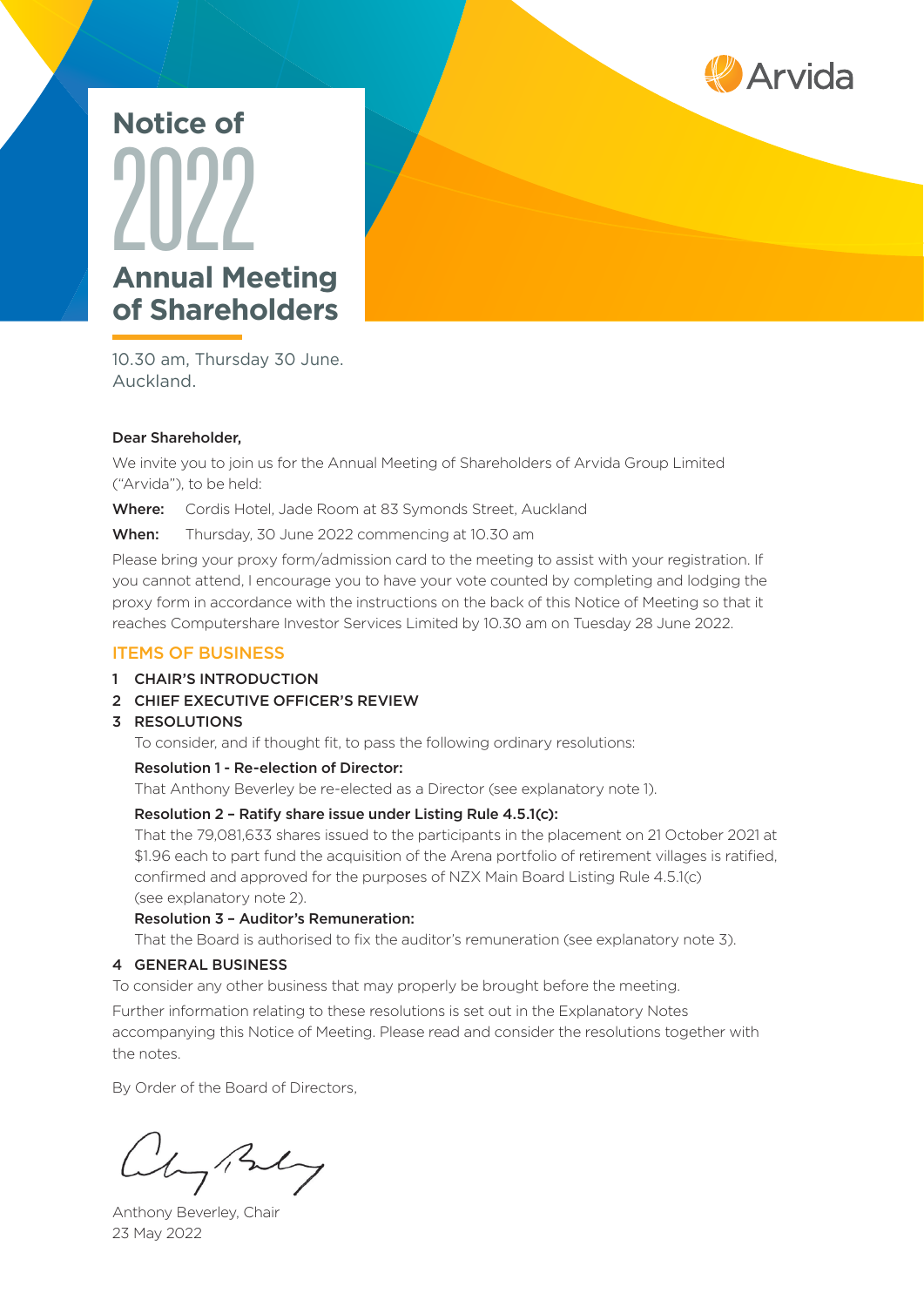# **Explanatory Notes**



# EXPLANATORY NOTE 1 EXPLANATORY NOTE 1

#### Re-election of Anthony Beverley Re-election of Anthony Beverley

Under rule 2.7.1 of the NZX Listing Rules (the Under rule 2.7.1 of the NZX Listing Rules (the Listing Rules), a director must not hold office past the third annual meeting following appointment or three years, whichever is longer, without being reelected by shareholders. **Listing Rules**), a director must not hold office past<br>the third annual meeting following appointment or<br>three years, whichever is longer, without being re-

Accordingly, Anthony Beverley retires and, being eligible, offers himself for re election. The Board unanimously supports his re election.

A brief biography outlining Anthony Beverley's history and experience is set out below. As at the date of this notice, the Board considers Anthony Beverley to be an Independent Director for the purposes of the Listing Rules.

Anthony Beverley intends to abstain from voting his shares, and any discretionary proxies he holds, on his re-election.

### Profile of Anthony Beverley

#### Term of Office:

Appointed Director on 13 November 2014, re-elected Director on 19 August 2016 and 5 July 2019.

#### Board Representation:

Anthony became Chair of Arvida's Board of Directors on 3 July 2021.

*Anthony joined the Arvida Board in November 2014. He was chair of Arvida's Audit & Risk Committee from 13 November 2014 until his appointment as Chair of the board of directors on 3 July 2021.* 

*Anthony is a professional director and business consultant with close to 35 years' experience in the property, investment and capital market arenas. Anthony has a specialist property valuation and investment background having worked with AMP Capital Investors for 20 years, NZ's largest investment fund manager, eight of these as Head of Property.*

*Anthony has broad governance and directorship experience in both public and private companies with involvement in a wide range of property, infrastructure and investment entities. Anthony is currently chair of Property for Industry Limited. Past directorships include Ngai Tahu Property Limited, Summerset Holdings Limited, Precinct Properties Limited, Marlborough Lines Limited, and AMP Capital Investors (NZ) Limited.*

*Anthony is a Chartered Fellow of the New Zealand Institute of Directors, a Fellow of the New Zealand Institute of Valuers, a Fellow and Life Member of the Property Institute of New Zealand, and a Fellow of the Financial Services Institute of Australasia.*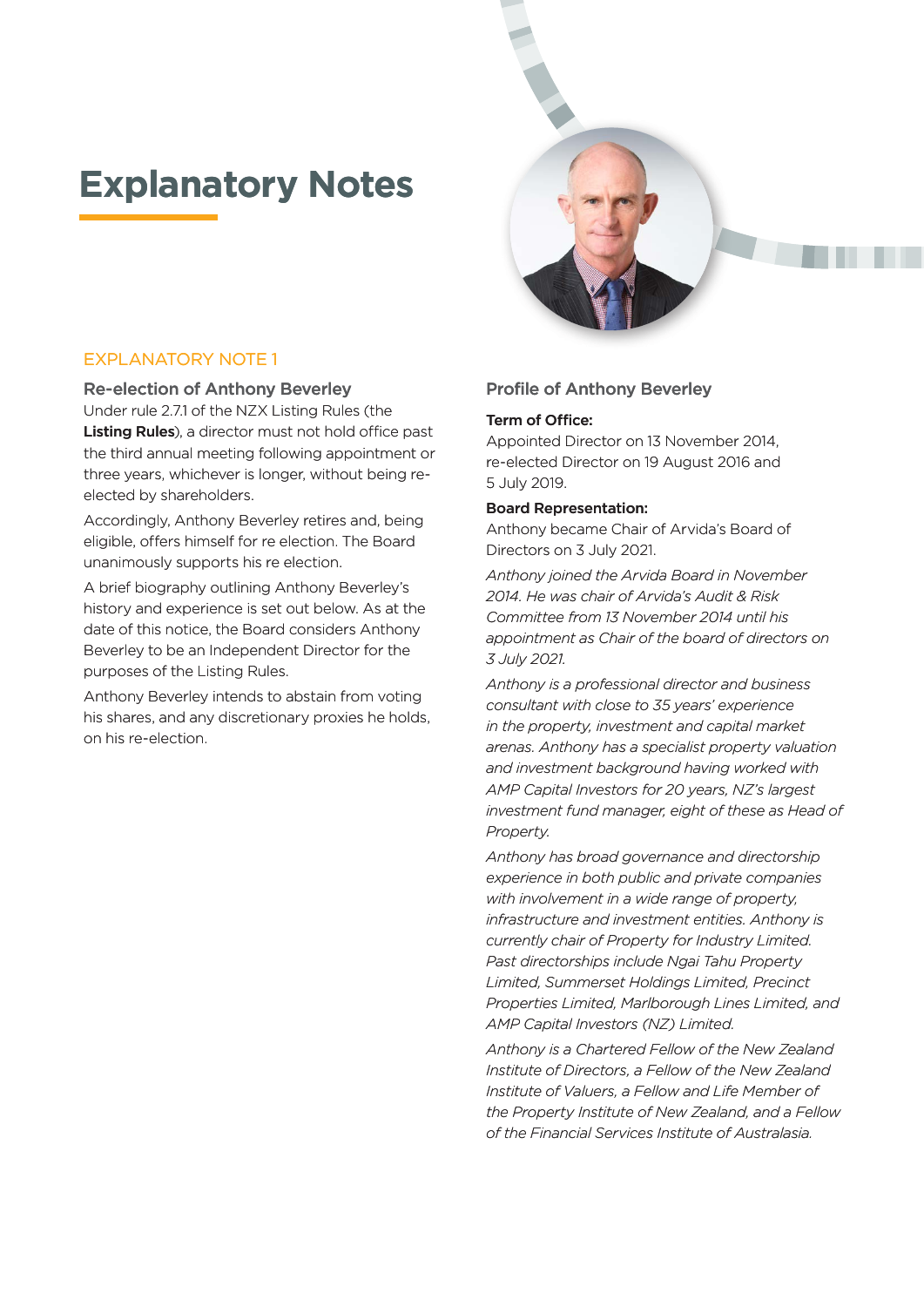### EXPLANATORY NOTE 2

Ratification under Listing Rule 4.5.1(c)

Under Listing Rule 4.5.1(a), Arvida is limited to issuing up to 15% of the total number of Equity Securities of the same class as already quoted on the NZX Main Board on issue for 12 months, unless the shareholders ratify the issuance of the shares by ordinary resolution under Listing Rule 4.5.1(c).

------------------------

On 15 October 2021 Arvida announced to NZX that it had entered into an agreement to purchase 100% of the shares of Arena Living Holdings Limited (Arena Living) for approximately \$345 million.

Further information about these villages and the acquisition is available at [www.arvida.co.nz](http://www.arvida.co.nz).

To part fund the acquisition, Arvida issued 79,081,633 shares on 21 October 2021 at \$1.96 each to a range of institutional and high net worth investors that participated in a 'book build' process. The shares issued have the same rights and rank equally with all existing Arvida shares.

The Board approved the issue of shares, as it considered that the transaction as a whole was in the best interests of shareholders.

Eligible shareholders were also offered the opportunity to participate in a 1-for-6.57 pro-rata renounceable rights issue at an issue price of \$1.85 per share as part of the acquisition funding.

At the Annual Shareholders' Meeting a resolution to ratify the shares issued will be put to the shareholders to allow Arvida to issue more shares of the same class as already quoted on the NZX Main Board. The purpose of this resolution is to fully restore Arvida's capacity to issue shares under Listing Rule 4.5.1(a). This will enable Arvida to continue with its stated strategy, and potentially to fund an acquisition of further facilities by share issues. The Board

unanimously recommends that shareholders vote in favour of the ratification of the shares issued as it provides Arvida flexibility over the balance of the 12 month period.

At the date of this notice, Arvida has 720,060,907 shares on issue. It could issue a further 17,065,258 shares under the "15% rule" without shareholder approval (being 15% of the shares currently on issue less the shares already issued). Approval of the resolution would restore the permitted share issue to 108,009,136 shares.

If Resolution 2 is not passed then Arvida's ability to issue shares would be limited to the 17.1 million 'headroom' it currently has or utilise other means of raising capital – for example, with shareholder approval or as a 'rights issue'.

If Arvida does issue further shares, then existing shareholders' holdings could be diluted if they do not take up any entitlements offered to them.

Please note that in accordance with LR 6.3.1, any shareholder who participated in the 21 October 2021 share issue is disqualified from voting on resolution 2 on the basis that those shareholders were issued or acquired the shares that are subject to the ratification contemplated by that resolution.

# EXPLANATORY NOTE 3

#### Auditor's Remuneration

Ernst & Young is automatically reappointed as the auditor of Arvida under section 207T of the Companies Act 1993. Under section 207S of the Companies Act auditor's fees and expenses must be fixed in the manner determined at the Annual Meeting. Shareholder approval is therefore sought for the Board to fix Ernst & Young's remuneration for the following year.